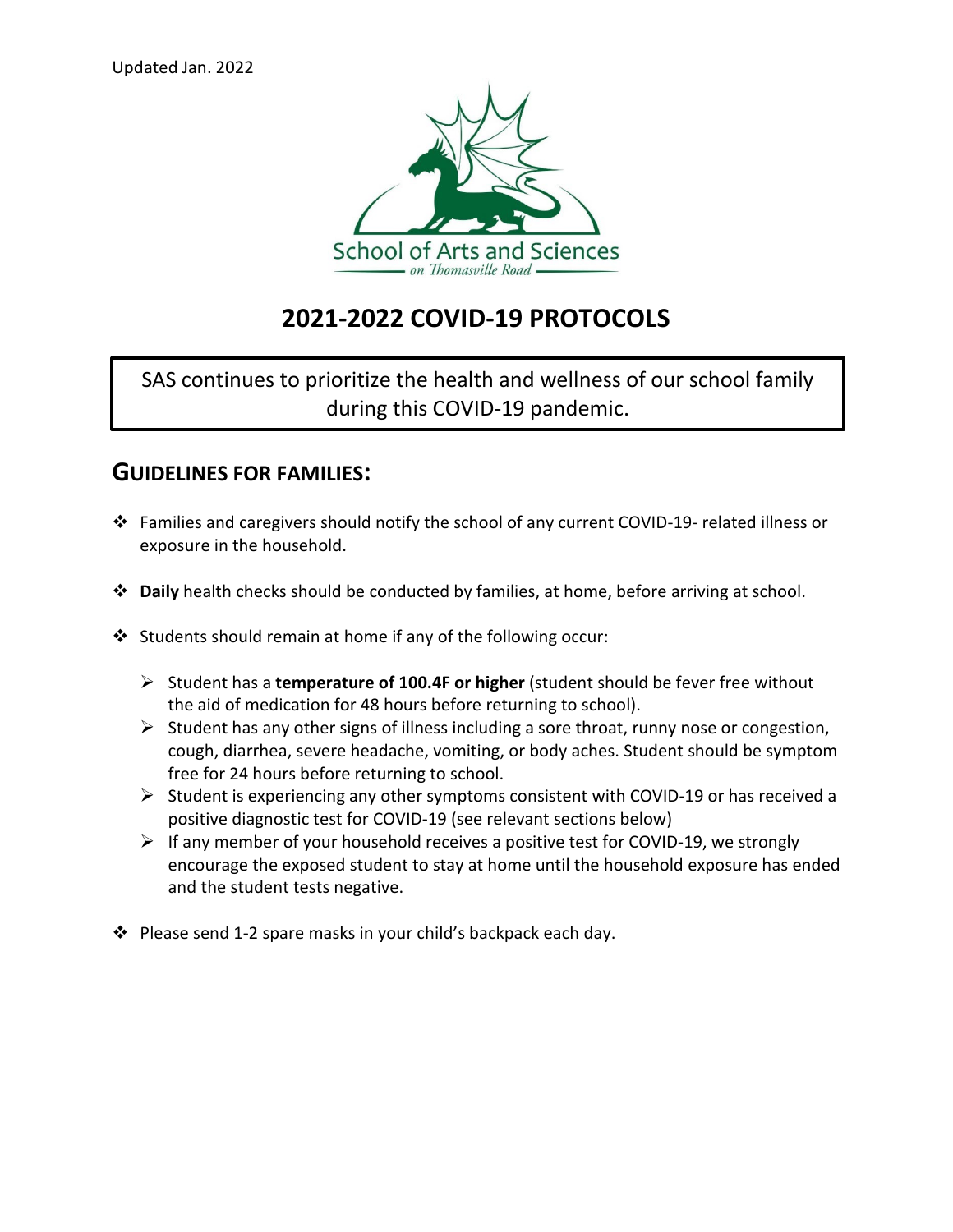### **VACCINATION INFORMATION**

### **SAS and Leon County Schools strongly encourages all eligible students and their families to receive a COVID-19 vaccine. This is a critical public health measure in ensuring a safe and productive school year.**

Visit Vaccines.gov to find vaccination providers for in the Tallahassee area. This includes vaccines for children 5 years of age and older.

*It's free, it's safe, and its' easy.* https://www.leonschools.net/Page/53137

## **SAFETY PROTOCOLS IN PLACE ON CAMPUS:**

- Classes will eat snacks and lunch distanced and/or outdoors, weather permitting.
- All staff and students are strongly encouraged to wear masks indoors (see "Masking on Campus" for more details).
- Physical distancing will be maintained to the maximum extent possible
- Respiratory etiquette will continue to be taught and practiced.
- Proper hand washing and sanitizing will continue to be taught throughout the school day.
- Cleaning and disinfection of high traffic areas will occur daily.
- Cohort isolation will be maintained when feasible, keeping groups of students together throughout the school day.
- SAST has upgraded HVAC filtration to MERV 11 filters and has also installed bi-polar ionization units on each of the HVAC systems on campus. When possible, classroom windows are opened. HEPA filters were purchased for those classrooms without windows that open.
- At this time, visitors will not be allowed on campus.
- Volunteers may be on campus with prior approval for purposes of supporting academic and special programs/activities or facility improvements.

## **WHEN THERE ARE COVID-19 POSITIVE CASES ON CAMPUS**

The school will notify parents if there is a positive case in their child's classroom. The school will notify the school community of a positive case on campus.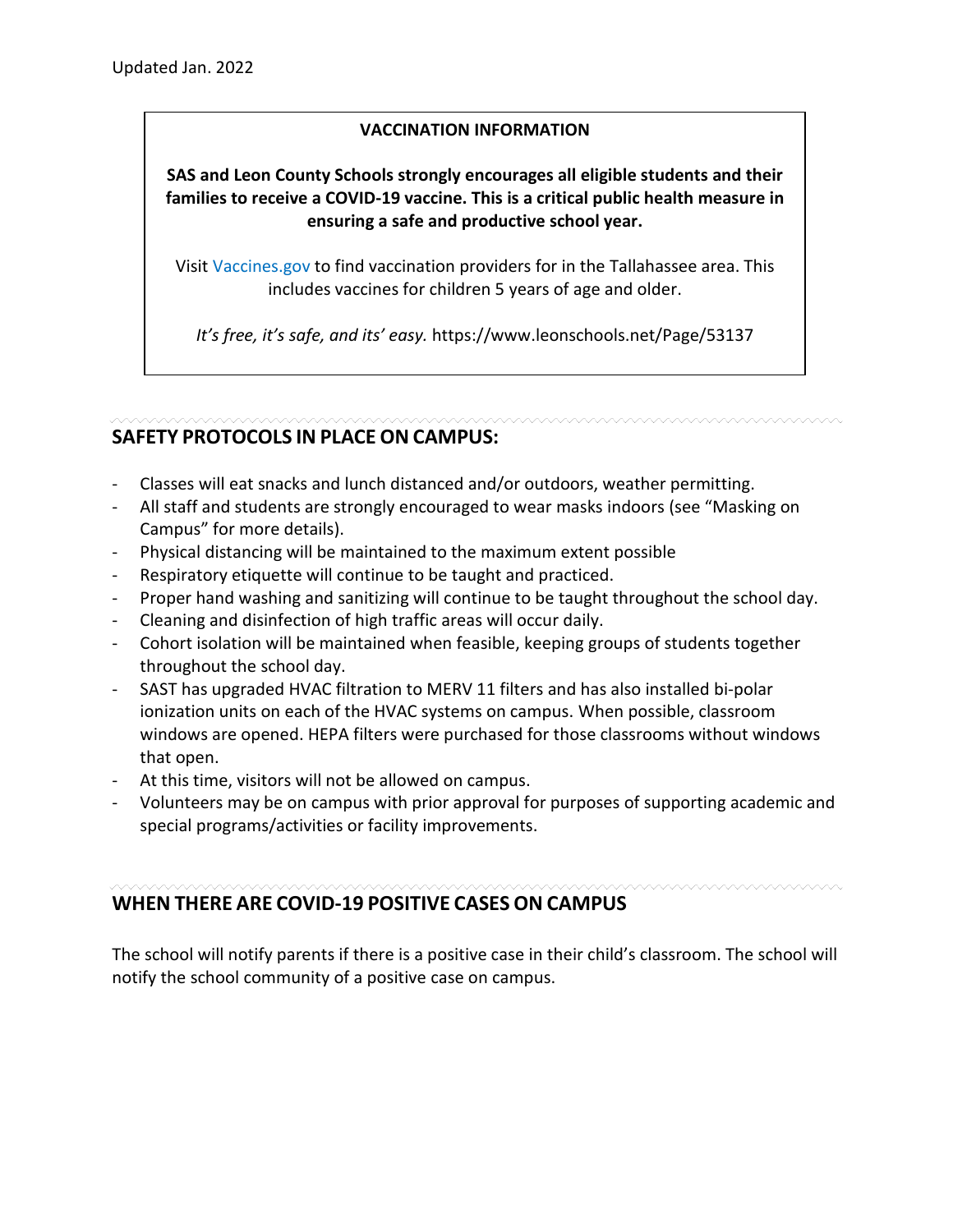# **ISOLATION PROTOCOLS & QUARANTINE GUIDANCE FOR THE FOLLOWING ARE OUTLINED BELOW:**

- 1. Students who have been exposed to COVID-19
- 2. Students with COVID-19 Symptoms
- 3. Students who test positive for COVID-19

#### **1. PROTOCOL FOR STUDENTS EXPOSED TO COVID-19 IN THE CLASSROOM**

Per updated protocols, students exposed to COVID are not required to quarantine unless they develop symptoms and/or test positive. Anyone exposed to COIVD is strongly encouraged to wear a mask 10 days after their exposure.

We ask that you monitor your child closely for any COVID-like symptoms that may include the following:

- Headache
- Congestion or runny nose
- Sore throat
- Fatigue
- Muscle or body aches
- Fever or chills 100.4 and higher
- Cough
- Nausea or vomiting
- Shortness of breath or difficulty breathing
- New loss of taste or smell
- Diarrhea

Students should stay home if any of the above symptoms appear. However, your child may continue to come to school if they are **asymptomatic** (no symptoms).

Families may quarantine their child and/or have their child tested for COVID-19. If you choose to quarantine, the absences will be excused, and lessons will be posted in the Google Classroom. If you choose to test, please share the results with the school so that we can monitor any new cases.

#### **\*PROTOCOL FOR STUDENTS EXPOSED TO COVID-19 IN THE HOME**

It is preferred that students with COVID positive household members quarantine for the duration of the illness. When a member of the household tests positive for COVID this results in a daily recurring exposure and a higher probability of contracting COVID. Contact the school to confirm the timeline for the student's safe return to campus.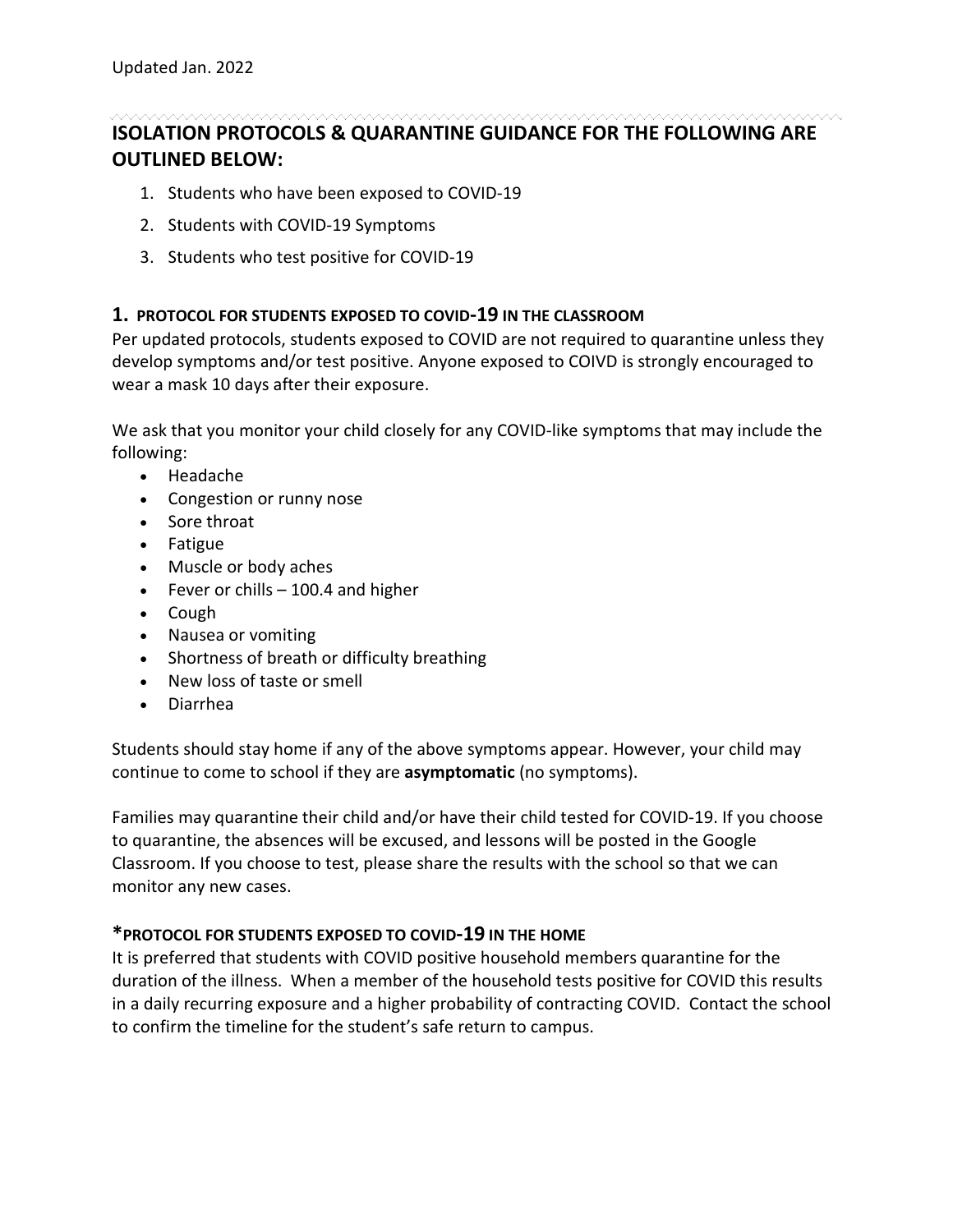#### Updated Jan. 2022

#### **2. PROTOCOL FOR STUDENTS EXPERIENCING COVID-19 SYMPTOMS**

COVID-19 Symptoms include (but are not limited to) headache, congestion or runny nose, sore throat, fatigue, muscle or body aches, fever or chills – 100.4 and higher, cough, nausea or vomiting, shortness of breath or difficulty breathing, new loss of taste or smell, diarrhea.

We strongly encourage anyone with symptoms be tested for COVID-19. A rapid diagnostic test will help us determine if there was a campus exposure requiring notification of families. If a rapid test is negative and symptoms are present it is recommended to follow up with a PCR test.

Students experiencing any symptoms consistent with COVID-19 **should not attend school**. Students can return to school if the student has had no fever for 48 hours, without the aid of medication, and the student's other symptoms are improving.

#### **3. PROTOCOL FOR COVID-POSITIVE STUDENTS**

If a student tests positive, the student may return to school when: (a) The student receives a negative diagnostic COVID-19 test and is asymptomatic; or

(b) Ten (10) days have passed since the day the test was administered, the student has had no fever for 24 hours, and the student's other symptoms are improving; or

(c) The student receives written permission to return to school from a medical doctor licensed under Chapter 458, F.S., an osteopathic physician licensed under Chapter 459, F.S., or an advanced registered nurse practitioner licensed under Chapter 464, F.S.

### **MASKING ON CAMPUS**

**We continue to strongly encourage our students to wear a face mask while indoors.** However, per Florida Statute law, public schools may not require students to wear face masks or any other facial coverings. Parents may ask that their child wear a face mask or any other facial covering. The school can enforce mask wearing if a parent requests that their child wear masks on campus.

#### **What type of mask should my child wear?**